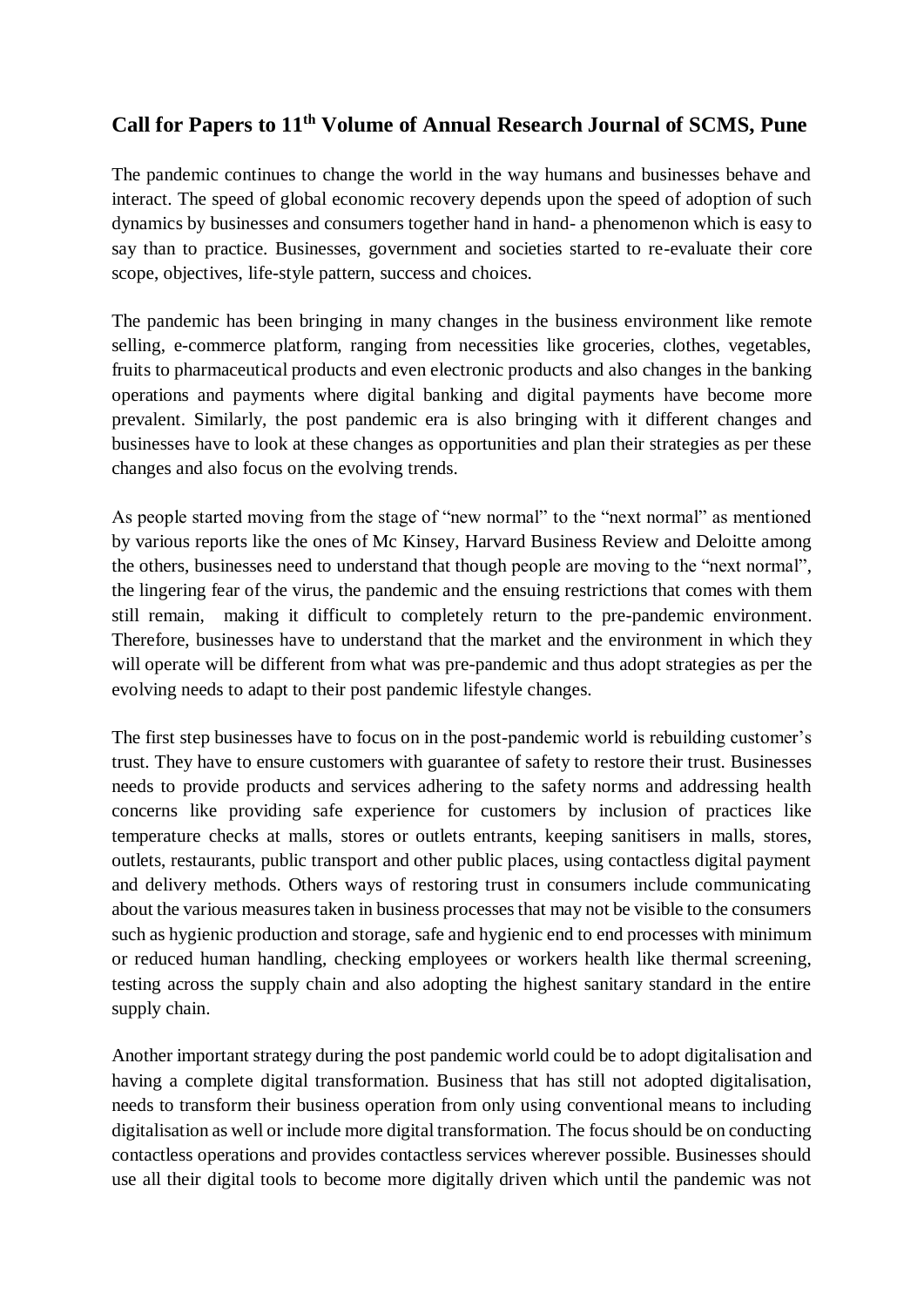prioritised, but now after the pandemic has become the need of the hour. In a survey conducted by Ernst & Young (EY), when businesses were asked the question, "which is the highest priority of the company after pandemic?", 49% of the respondents replied that that the pandemic has compelled them to speed up the process of adopting strategies for using online platforms as essential to their future commercial success.

Businesses apart from digital transformation, must also focus on automation. Automation or robotics have been there over the years way before the pandemic, but the need to invest in them had not been as high post-pandemic when compared to when pre-pandemic. When the pandemic started, businesses that were relying mostly on human labour were the most vulnerable and suffered the most (Wipro, 2020). With increase in demand and other surges and constraint caused by Covid 19 where physical proximity was constrained, businesses accelerated the use of digital tools, automation and Artificial Intelligence (AI) (Mc Kinsey & Company). The use of automation and robotics helped various businesses in adaptation and survival during the pandemic. As indicated by a Mckinsey Company report, retailers like Amazon and Walmart used industrial robots to pick, sort, and track merchandise in warehouses to manage surging e-commerce demand. AI-powered chatbots were used to reduce customer contact. The use of automation has been the most in the financial and technological sector during the pandemic. Automation has not only helped businesses during the pandemic in saving their time and money, but has also helped in facilitating faster response times to business demands which has help businesses to more quickly meet customers changing expectations.

The pandemic has thrown open many new opportunities in areas like health and well-being, pharmaceuticals, vaccination, online learning, OTT platforms, made few industries highly challenging like education, small family businesses, few service industries, damaged few industries like- tourism, hospitality, recreation, travel, construction, entertainment. These industries need completely new solutions to revamp their lost glories in the post pandemic scenario, that demands many new business models and switching to modified ways of business practices.

An encouraging scenario is the increase in agriculture production in India and many other parts of the globe. The gross value added of agriculture and allied activities to total gross domestic product has gone up for India from 17.6% in 2018 to 20% in 2021 with a record agriculture output of major crops, edible oils, sugarcane, etc as a result of the various initiatives and infrastructure facilities provided to this sector. This traditional industry has now started getting the attraction of many multinational players.

Governments across the globe are following Covid appropriate/friendly policies and programmes with an increase in health budgets, public spending on health infrastructures, creation of new facilities and enhancement of existing facilities, etc. Respond, Recover and Thrive is the role of the government in this next normal scenario.

When the world is aligning to fit to the new normal, we are also witnessing the Russia-Ukraine war, refugee influx, migration, human trafficking, drug menace that calls for a strong